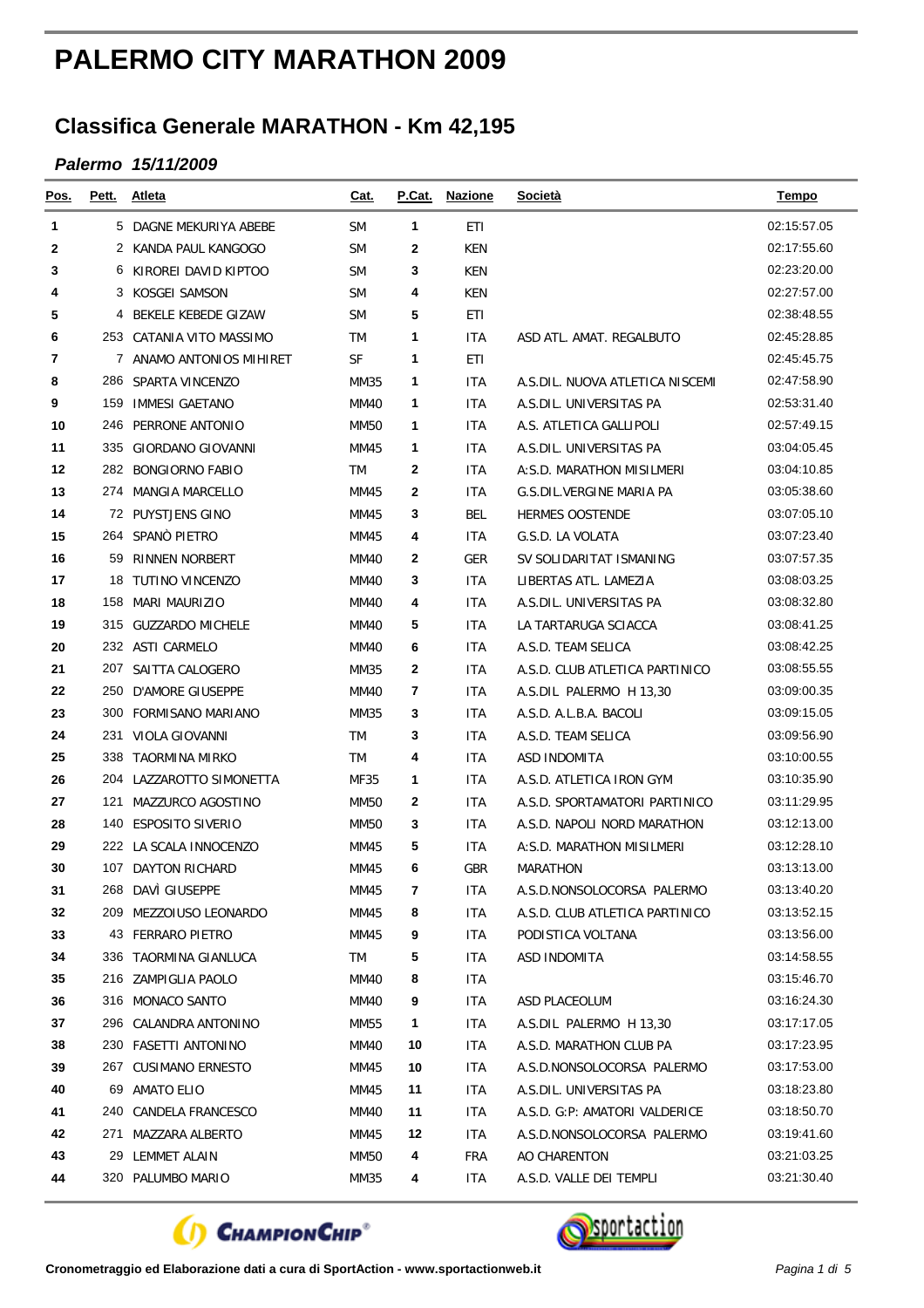| Pos.     | Pett. | <b>Atleta</b>                                   | Cat.                       | P.Cat.         | <b>Nazione</b>    | <b>Società</b>                   | <b>Tempo</b>               |
|----------|-------|-------------------------------------------------|----------------------------|----------------|-------------------|----------------------------------|----------------------------|
| 45       | 190   | SABATINO PIETRO                                 | <b>MM35</b>                | 5              | <b>ITA</b>        | A.S.DIL. UNIVERSITAS PA          | 03:21:30.50                |
| 46       |       | 318 DE NICOLO PIERO                             | <b>MM60</b>                | 1              | <b>ITA</b>        | LATIN MARATHON LOVERS            | 03:23:00.00                |
| 47       |       | 311 PANEBIANCO SALVATORE                        | MM50                       | 5              | <b>ITA</b>        | ASD PODISTICA JONIA GIARRE       | 03:24:52.70                |
| 48       |       | 49 ELIASSE ERIC                                 | <b>MM40</b>                | 12             | <b>FRA</b>        | <b>BP FRANCE</b>                 | 03:25:35.95                |
| 49       |       | 58 MORGAN KRISTIAN                              | TM                         | 6              | GBR               | <b>DILWICH RUNNERS</b>           | 03:25:53.25                |
| 50       |       | 52 TURRIERE PHILIPPE                            | <b>MM50</b>                | 6              | <b>FRA</b>        | <b>BP FRANCE</b>                 | 03:26:04.75                |
| 51       |       | 254 MOIO DEMETRIO                               | <b>SM</b>                  | 6              | <b>ITA</b>        | A.S. DILETT. ATL. VILLAFRANCA    | 03:27:12.90                |
| 52       |       | 175 CONTI LUCA                                  | <b>MM40</b>                | 13             | <b>ITA</b>        | A.S.D. PODISTICA PRATESE         | 03:27:27.20                |
| 53       |       | 337 LAURENZI DARIO                              | MM45                       | 13             | <b>ITA</b>        | ROAD RUNNERS CLUB MI             | 03:28:29.75                |
| 54       |       | 244 IENNA GIUSEPPE                              | TM                         | $\overline{7}$ | <b>ITA</b>        | A.S.D. ATLETICA MAZARA           | 03:28:45.95                |
| 55       | 301   | <b>CAPRERA PAOLO</b>                            | <b>MM50</b>                | 7              | <b>ITA</b>        | ASSINDUSTRIA SPORT PADOVA        | 03:29:00.55                |
| 56       |       | 215 VALENTINI RAFFAELLA                         | <b>MF40</b>                | 1              | <b>ITA</b>        | A.S.D. PODISTICA AVIS FABRIANO   | 03:29:08.20                |
| 57       | 276   | <b>BONANNO ANTONINO</b>                         | MM45                       | 14             | <b>ITA</b>        | G.S.DIL.VERGINE MARIA PA         | 03:29:09.15                |
| 58       |       | 206 LODI ORESTE                                 | <b>MM45</b>                | 15             | <b>ITA</b>        | SONOCA                           | 03:29:25.40                |
| 59       |       | 155 CARUSO MARCO                                | TM                         | 8              | <b>ITA</b>        | A.S.DIL. ATLETICA PADUA RG       | 03:30:28.95                |
| 60       | 137   | <b>BOUSSEMAERE ROLAND</b>                       | <b>MM60</b>                | 2              | <b>BEL</b>        | <b>MARATHON KNOKKE-HEISTE</b>    | 03:30:35.35                |
| 61       | 130   | BELLAGENTE PIERANGELO                           | <b>MM50</b>                | 8              | <b>ITA</b>        | ATL. IRIENSE VOGHERA             | 03:30:40.15                |
| 62       |       | 200 GENNARELLI FRANCESCO                        | <b>MM40</b>                | 14             | <b>ITA</b>        | A.S.D. PODISTICA "AZZURRA-NAPOLI | 03:31:06.90                |
| 63       |       | 87 GUIDO ROBERTO                                | MM40                       | 15             | <b>ITA</b>        | <b>GRUPPO SPORTIVO MERCURYS</b>  | 03:31:43.60                |
| 64       |       | 327 GIAMMARCO MICHELE                           | <b>MM60</b>                | 3              | <b>ITA</b>        | ATHLETIC TEAM PALAGIANO          | 03:31:50.15                |
| 65       | 189   | PATERNÒ MARIO                                   | <b>MM50</b>                | 9              | <b>ITA</b>        | A.S.DIL. UNIVERSITAS PA          | 03:32:13.50                |
| 66       | 165   | RICOTTA SALVATORE                               | MM40                       | 16             | <b>ITA</b>        | A.S.DIL.ATL. MONDELLO            | 03:32:48.60                |
| 67       |       | 188 ARCURI GIUSEPPE                             | MM45                       | 16             | <b>ITA</b>        | COMITATO MARATONA PALERMO ACLI   | 03:32:54.85                |
| 68       |       | 152 FERRIGNO LEONARDO                           | MM35                       | 6              | <b>ITA</b>        |                                  | 03:33:01.15                |
| 69       |       | 143 ROCHÈ MARC                                  | <b>MM55</b>                | 2              | <b>FRA</b>        |                                  | 03:33:09.65                |
| 70       |       | 212 MOSCHINI MAURO                              | MM35                       | 7              | <b>ITA</b>        | A.S.D. PODISTICA AVIS FABRIANO   | 03:33:18.90                |
| 71       | 270   | LA MANNA GAETANO                                | MM55                       | 3              | <b>ITA</b>        | A.S.D.NONSOLOCORSA PALERMO       | 03:33:21.45                |
| 72<br>73 |       | 110 FRIEDRICH FLORIAN<br>192 GRAMEGNA SALVATORE | <b>MM50</b><br><b>MM60</b> | 10<br>4        | GER<br><b>ITA</b> |                                  | 03:34:02.20<br>03:34:22.40 |
| 74       |       | 60 NEUCHRIST HERMANN                            | MM40                       | 17             | AUT               | RAUSCH KRAUTERHAARKOSMETIK       | 03:35:06.30                |
| 75       |       | 163 PANNIZZO VITTORIO                           | MM35                       | 8              | <b>ITA</b>        | POL. MADONNINA                   | 03:36:16.90                |
| 76       |       | 106 CREVANI RICCARDO                            | TM                         | 9              | ITA               | ATL. IRIENSE VOGHERA             | 03:36:24.00                |
| 77       |       | 210 CORRIERI STEFANO                            | <b>MM35</b>                | 9              | <b>ITA</b>        | A.S.D. PODISTICA AVIS FABRIANO   | 03:37:24.05                |
| 78       |       | 85 ANTENUCCI MAURO                              | MM50                       | 11             | BEL               | ENTE SPIRIDON MONCEAU            | 03:37:48.45                |
| 79       |       | 340 SALVATORI GABRIELE                          | MM40                       | 18             | ITA               | A.S.D. PODISTICA AVIS FABRIANO   | 03:38:21.55                |
| 80       |       | 164 PROFITA GIUSEPPE                            | MM45                       | 17             | ITA               | A.S.D FIAT ATL. TERMINI IMERESE  | 03:38:25.80                |
| 81       |       | 235 FRATELLO MARIA BEATRICE                     | <b>MF40</b>                | 2              | <b>ITA</b>        | A.S.D. TEAM SELICA               | 03:38:28.20                |
| 82       |       | 328 EBERMANN HERBERT                            | MM55                       | 4              | AUT               | <b>PSV WIEN</b>                  | 03:38:54.95                |
| 83       |       | 31 ASTUTI DANIELE                               | MM40                       | 19             | ITA               | AS. AMATORI CASTELFUSANO         | 03:38:58.55                |
| 84       |       | 46 BERGUID JACK                                 | MM45                       | 18             | <b>FRA</b>        | <b>BP FRANCE</b>                 | 03:39:30.75                |
| 85       |       | 224 PASSAVIA GIACOMO                            | MM40                       | 20             | ITA               | A:S.D. MARATHON MISILMERI        | 03:39:52.70                |
| 86       |       | 30 CALICCHIO FABRIZIO                           | MM35                       | 10             | <b>ITA</b>        | AS. AMATORI CASTELFUSANO         | 03:40:45.75                |
| 87       |       | 332 DEFRAIA ADRIANO                             | TM                         | 10             | ITA               | ASD STILE LIBERO                 | 03:41:33.70                |
| 88       |       | 123 FRIEDRICH BERND                             | <b>MM55</b>                | 5              | GER               | LT BERND HUBER                   | 03:41:43.15                |
| 89       | 295 ? |                                                 | ?                          | 1              | <b>ITA</b>        |                                  | 03:41:57.70                |
| 90       |       | 42 LIGGIO BIAGIO                                | MM40                       | 21             | ITA               | A.S.DIL. POL. V.S. AIRONI        | 03:42:20.90                |
| 91       |       | 35 GERACI MARCELLO                              | <b>MM50</b>                | 12             | ITA               | JOGGING&NATURE                   | 03:42:31.45                |
| 92       |       | 133 ZORNIO LUCA                                 | MM35                       | 11             | <b>ITA</b>        | <b>GRUPPO SPORTIVO MERCURYS</b>  | 03:42:55.75                |
| 93       |       | 108 DUDZIK THADE                                | TM                         | 11             | GER               |                                  | 03:44:01.35                |
| 94       |       | 213 CAMPO MATTEO                                | MM55                       | 6              | <b>ITA</b>        | POL. ATLETICA MAZARA             | 03:44:10.20                |
| 95       |       | 166 MARTINO FRANCESCO                           | MM40                       | 22             | ITA               | GIOCO SPORT PIADENA              | 03:44:25.50                |



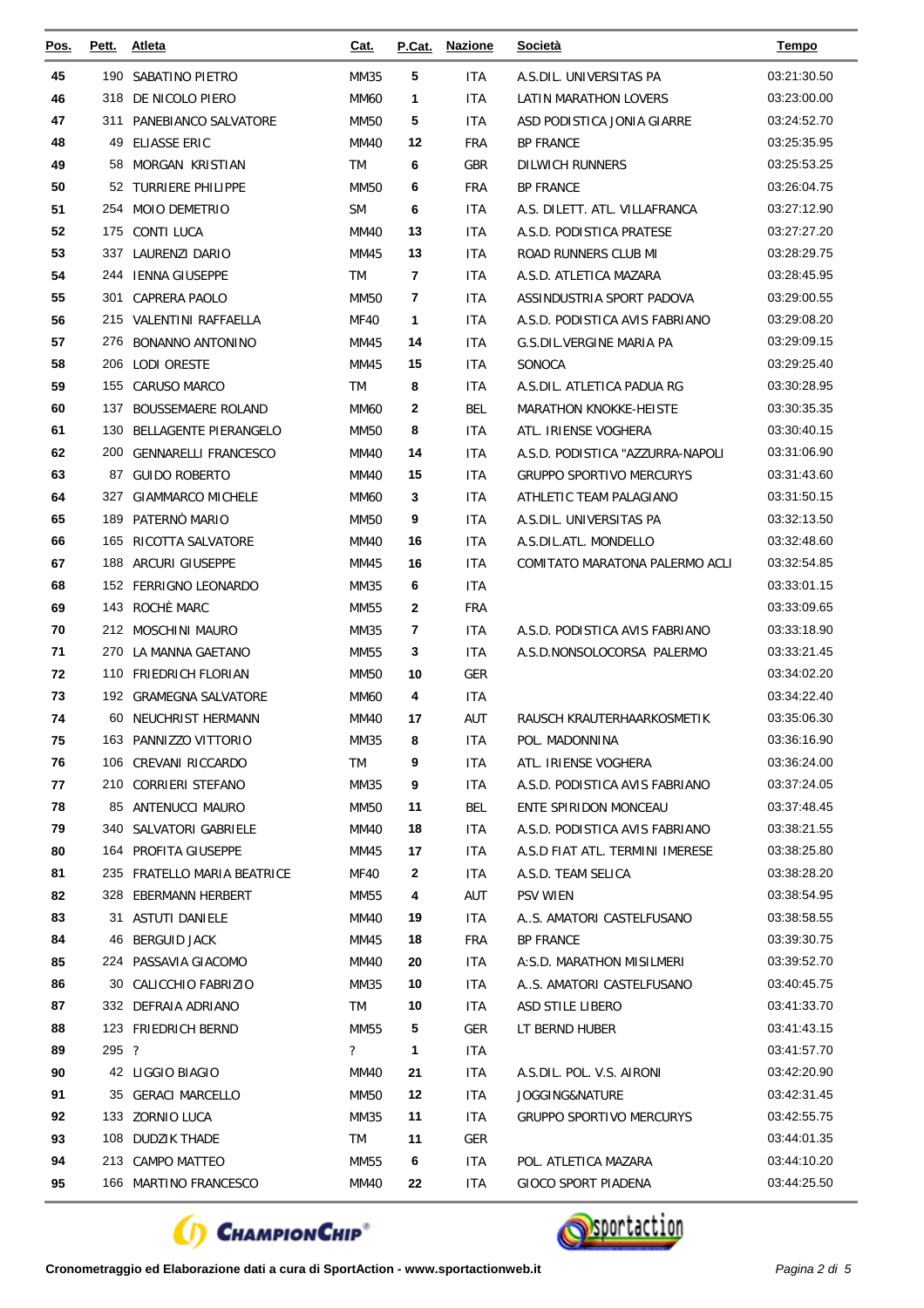| Pos.       | Pett. | <b>Atleta</b>                                | Cat.              | P.Cat.             | <b>Nazione</b>    | <b>Società</b>                               | <b>Tempo</b>               |
|------------|-------|----------------------------------------------|-------------------|--------------------|-------------------|----------------------------------------------|----------------------------|
| 96         |       | 323 BONGIORNO GIOVANNI                       | MM45              | 19                 | <b>ITA</b>        | A.S.DIL. UNIVERSITAS PA                      | 03:44:44.25                |
| 97         |       | 255 MIDURI SALVATORE                         | <b>MM60</b>       | 5                  | <b>ITA</b>        | A.S. DILETT. ATL. VILLAFRANCA                | 03:45:03.95                |
| 98         | 45    | BERGUID PATRICIA                             | <b>MF50</b>       | 1                  | <b>FRA</b>        | <b>BP FRANCE</b>                             | 03:45:11.95                |
| 99         |       | 145 SCHIFAUDO VINCENZO                       | TM                | 12                 | <b>ITA</b>        |                                              | 03:45:30.05                |
| 100        |       | 218 FACCIPONTE CATALDO                       | <b>MM50</b>       | 13                 | <b>ITA</b>        | A.S.D. TRACK CLUB MASTER CL                  | 03:45:46.80                |
| 101        | 321   | <b>SCHEMBRI ROSA</b>                         | MF35              | $\mathbf{2}$       | <b>ITA</b>        | A.S.D. VALLE DEI TEMPLI                      | 03:46:05.30                |
| 102        |       | 214 SERFILIPPI MAURO                         | MM40              | 23                 | <b>ITA</b>        | A.S.D. PODISTICA AVIS FABRIANO               | 03:46:14.75                |
| 103        |       | 94 PINI IGINO                                | <b>TM</b>         | 13                 | <b>ITA</b>        | G.S." RUPE MAGNA"                            | 03:46:31.00                |
| 104        |       | 136 PISCITELLO SERGIO                        | MM45              | 20                 | <b>ITA</b>        | A.S.DIL PALERMO H 13,30                      | 03:46:51.30                |
| 105        |       | 280 ZAETTA EMANUELA                          | <b>TF</b>         | 1                  | <b>ITA</b>        |                                              | 03:47:09.10                |
| 106        |       | 74 BUSSOLINI ANNA ELISABETTA                 | <b>MF50</b>       | $\mathbf{2}$       | <b>ITA</b>        | <b>FORZA E CORAGGIO</b>                      | 03:47:12.75                |
| 107        |       | 184 VILLANI DENIS                            | MM35              | 12                 | <b>ITA</b>        | A.S.D. PODISTICA PRATESE                     | 03:47:13.90                |
| 108        | 287   | <b>VENTO DAMIANO</b>                         | MM35              | 13                 | <b>ITA</b>        | A.S.D. TRINACRIA PALERMO                     | 03:47:21.65                |
| 109        |       | 191 DI MARCO ALDO                            | <b>MM40</b>       | 24                 | <b>ITA</b>        | A.S.D. NADIR                                 | 03:47:41.50                |
| 110        |       | 38 THIERRY MOLORD                            | <b>MM50</b>       | 14                 | <b>BEL</b>        | JOGGING&NATURE                               | 03:47:50.30                |
| 111        |       | 265 CRISCENTI ATONIO                         | <b>MM50</b>       | 15                 | <b>ITA</b>        | G.S.D. LA VOLATA                             | 03:48:33.55                |
| 112        | 88    | <b>BOCALE ANTONIO</b>                        | TM                | 14                 | <b>ITA</b>        |                                              | 03:49:57.00                |
| 113        |       | 193 CARBONE MICHELE                          | MM55              | 7                  | <b>ITA</b>        | ASA DETUR NAPOLI                             | 03:50:18.55                |
| 114        |       | 162 VULLIERMOZ SEBASTIEN                     | TM                | 15                 | <b>FRA</b>        | LES NEGÈLIES                                 | 03:50:39.15                |
| 115        |       | 299 GRECO PIETRO                             | MM45              | 21                 | <b>ITA</b>        | A.S.DIL PALERMO H 13,30                      | 03:50:39.55                |
| 116        |       | 307 PATERNOSTRO ROBERTO                      | MM45              | 22                 | <b>ITA</b>        | A.S.DIL. UNIVERSITAS PA                      | 03:51:21.45                |
| 117        | 151   | REZZIN MARCO GIOVANNI                        | MM35              | 14                 | <b>ITA</b>        | ATL. SAN MARCO BUSTO ARSIZIO                 | 03:51:35.90                |
| 118        |       | 116 HOBELT-KROHMER GABRIELE                  | MF45              | 1                  | <b>GER</b>        | TB NEUFFEN                                   | 03:52:11.45                |
| 119        |       | 238 OCCHIPINTI CLAUDIA                       | <b>MF40</b>       | 3                  | <b>ITA</b>        |                                              | 03:52:34.65                |
| 120        | 221   | ZIRILLI MARIO                                | MM35              | 15                 | <b>ITA</b>        | A.S.D. TRACK CLUB MASTER CL                  | 03:52:42.70                |
| 121        |       | 262 NEGRO CARLO                              | MM40              | 25                 | <b>ITA</b>        | A.S.D.CINQUE TORRI TRAPANI                   | 03:54:24.25                |
| 122        |       | 124 ESSL HELMUT                              | MM45              | 23                 | AUT               | HP TRI-UNION LUNGAU                          | 03:54:58.90                |
| 123        |       | 266 ACIERNO MARCO                            | MM40              | 26                 | <b>ITA</b>        | A.S.D.NONSOLOCORSA PALERMO                   | 03:55:17.95                |
| 124        |       | 172 LABELLA TULLIO                           | <b>MM60</b>       | 6                  | <b>ITA</b>        | A.P:D. AMATORI ATLEICA NAPOLI                | 03:55:30.70                |
| 125        |       | 178 GIANOTTI MATTEO                          | <b>TM</b>         | 16                 | <b>ITA</b>        | A.S.D. PODISTICA PRATESE                     | 03:56:00.45                |
| 126        |       | 167 DANIEL MONICA SONIA                      | <b>MF40</b>       | 4                  | <b>ITA</b>        | GIOCO SPORT PIADENA                          | 03:56:47.80                |
| 127        |       | 279 CARGNEL EDOARDO                          | MM35              | 16                 | <b>ITA</b>        | G.S. LA PIAVE 2000                           | 03:56:59.65                |
| 128        |       | 41 PAGANI LUCIA                              | <b>MF55</b>       | $\mathbf{1}$       | <b>ITA</b>        | I PERDIFIATI DI SOMMO                        | 03:57:39.05                |
| 129        |       | 126 CICCAZZO GIUSEPPE                        | MM50              | 16                 | <b>ITA</b>        | A.S.D. "PIETRO GUARINO" ROSOL.               | 03:57:40.25                |
| 130        |       | 40 BRARDA WIEBER JEAN MICHEL                 | MM50              | 17                 | <b>FRA</b>        | AZUR OLYMPIQUE CHARENTON                     | 03:57:49.10                |
| 131        |       | 219 FANTASIA ARMANDO                         | MM45              | 24                 | <b>ITA</b>        | A.S.D. TRACK CLUB MASTER CL                  | 03:58:17.10                |
| 132        |       | 98 ARENA MASSIMO                             | MM45              | 25                 | <b>ITA</b>        | A.S.DIL. UNIVERSITAS PA                      | 03:58:45.20                |
| 133        |       | 51 ROQUE JOSE                                | MM50              | 18                 | FRA               | <b>BP FRANCE</b>                             | 03:59:14.80                |
| 134        |       | 86 CATALANO MAGDA TERESA                     | MF35              | 3                  | ITA               | A.S.D. POL. TREMESTIERI ETNEO                | 03:59:54.45                |
| 135<br>136 |       | 171 CAMBIANO GIORGIO                         | MM40              | 27                 | <b>ITA</b>        | A.S.D. G.S. AMATORI PA                       | 04:00:10.50                |
| 137        |       | 97 BONDI MAURIZIO                            | MM45              | 26                 | ITA               | A.D.S. TERMINI IMERESE                       | 04:01:04.35                |
| 138        |       | 309 FASONE ANDREA<br>84 FARIOLI CHIARA       | MM40<br><b>TF</b> | 28<br>$\mathbf{2}$ | <b>ITA</b>        |                                              | 04:01:04.80<br>04:01:26.55 |
| 139        |       | 99 FINCK THIERRY                             |                   |                    | ITA<br><b>FRA</b> | PODISMO & CAGGEGGIO                          | 04:01:36.70                |
| 140        |       | 103 PRUZZI ENRICO                            | MM55              | 8<br>9             | <b>ITA</b>        | ATL. IRIENSE VOGHERA                         | 04:01:43.45                |
|            |       |                                              | MM55              |                    |                   |                                              |                            |
| 141<br>142 |       | 37 MANUEL DE BARBOSA<br>303 GIACALONE NICOLA | MM50<br>MM45      | 19<br>27           | <b>POR</b>        | JOGGING&NATURE<br>A.S.D.NONSOLOCORSA PALERMO | 04:01:56.95<br>04:02:03.60 |
| 143        |       | 256 CAVALLO ANNA                             | MF35              | 4                  | ITA<br>ITA        | POOL. OLIMPIA VIGNOLA                        | 04:02:40.10                |
| 144        |       | 198 POMO PIETRO                              | MM50              | 20                 | ITA               | A.S.D. G.S. AMATORI PA                       | 04:03:02.05                |
| 145        |       | 149 PISANI VINCENZO                          | MM45              | 28                 | <b>ITA</b>        | G.P. CARTOTECNICA PIEMONTESE A.              | 04:03:02.55                |
| 146        |       | 170 DISTEFANO SANTO                          | MM35              | 17                 | ITA               |                                              | 04:04:36.35                |
|            |       |                                              |                   |                    |                   |                                              |                            |



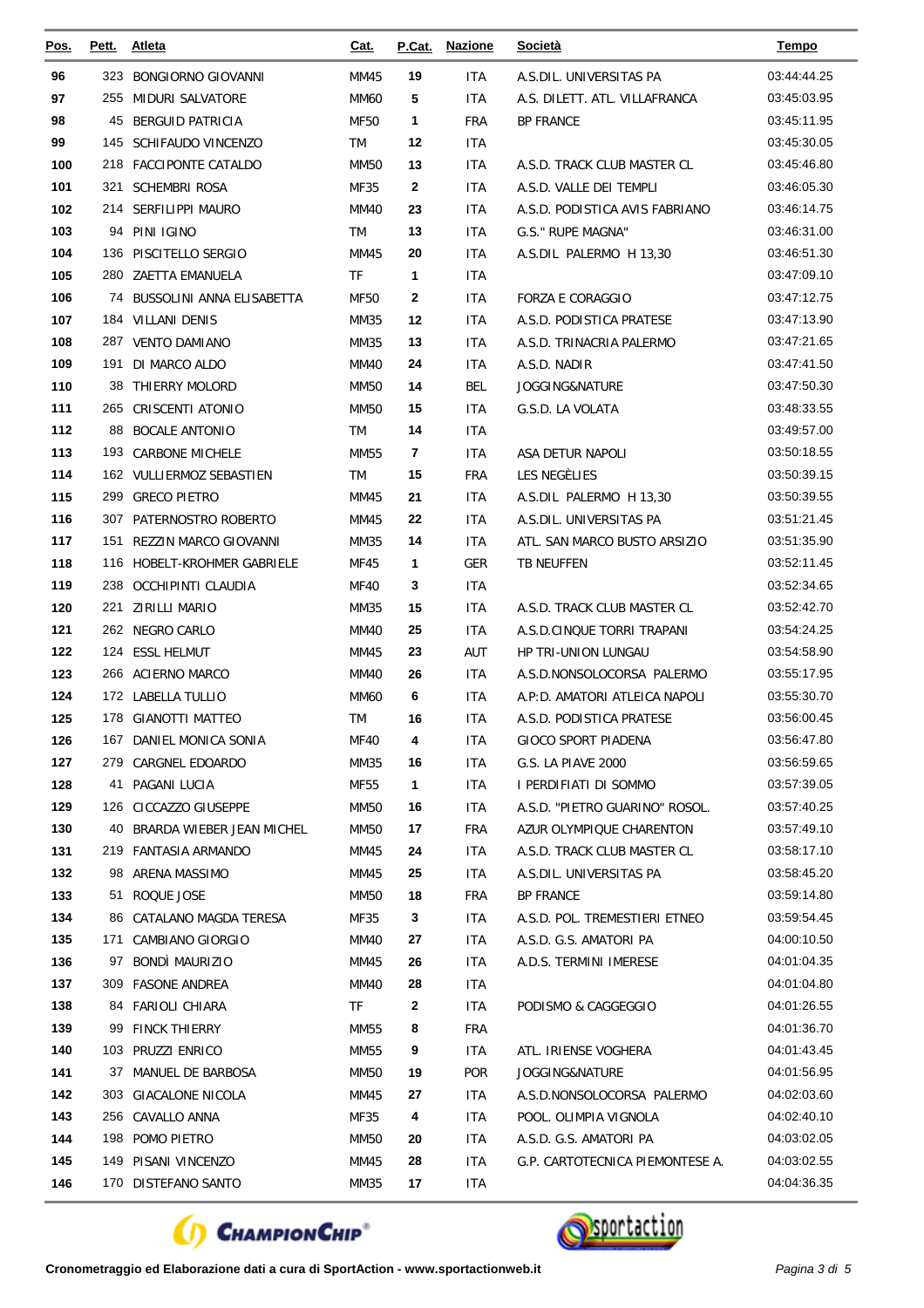| Pos. | Pett. | <b>Atleta</b>                | <u>Cat.</u> | P.Cat.       | <b>Nazione</b> | <u>Società</u>                      | Tempo       |
|------|-------|------------------------------|-------------|--------------|----------------|-------------------------------------|-------------|
| 147  |       | 80 HAEUSER GABRIELE          | <b>MF45</b> | $\mathbf{2}$ | <b>GER</b>     | <b>TEAM RATIOPHARM</b>              | 04:04:49.05 |
| 148  | 76    | ZICK GERARLD                 | <b>MM40</b> | 29           | <b>GER</b>     | <b>TEAM RATIOPHARM</b>              | 04:04:49.15 |
| 149  |       | 202 RICCIO PINA              | MF35        | 5            | ITA            | A.S.D. PODISTICA "AZZURRA-NAPOLI    | 04:05:06.75 |
| 150  |       | 312 BORIOSI GUALTIERO        | <b>MM50</b> | 21           | ITA            | ACAR UNICREDIT                      | 04:05:49.55 |
| 151  |       | 305 IOZIA EMANUELE           | MM55        | 10           | ITA            | A.S.D. "PIETRO GUARINO" ROSOL.      | 04:06:07.65 |
| 152  |       | 132 LOIACONO FRANCO ANTONIO  | MM45        | 29           | ITA            | A.S.D.ATL. MONDELLO                 | 04:06:25.20 |
| 153  | 83    | CIOTTA LILLIANA              | <b>MF55</b> | $\mathbf{2}$ | <b>ITA</b>     | A.S.D. POL. TREMESTIERI ETNEO       | 04:06:56.60 |
| 154  | 111   | <b>PENNESI FRANCK</b>        | MM40        | 30           | <b>FRA</b>     |                                     | 04:07:07.45 |
| 155  |       | 211 FAGGIONI ALFIO           | <b>MM60</b> | 7            | ITA            | A.S.D. PODISTICA AVIS FABRIANO      | 04:07:29.05 |
| 156  |       | 278 FONTANIVE RICCARDO       | <b>MM40</b> | 31           | ITA            |                                     | 04:07:35.65 |
| 157  | 118   | NUFFER SABINE                | <b>MF40</b> | 5            | GER            | TB NEUFFEN                          | 04:08:04.30 |
| 158  |       | 119 SCHIMDT BARBARA          | <b>MF40</b> | 6            | <b>GER</b>     | <b>TB NEUFFEN</b>                   | 04:08:04.35 |
| 159  |       | 234 FALCO VITO               | MM45        | 30           | <b>ITA</b>     | A.S.D. TEAM SELICA                  | 04:08:04.85 |
| 160  | 48    | BEAUNIER SEBASTIEN           | MM35        | 18           | <b>FRA</b>     | <b>BP FRANCE</b>                    | 04:08:09.80 |
| 161  | 333   | BOMMARITO NICOLÒ             | TM          | 17           | <b>ITA</b>     | ROAD RUNNERS CLUB MI                | 04:10:03.55 |
| 162  | 179   | BATTAGLIA SALVATORE          | MM50        | 22           | ITA            | A.S.D. PODISTICA PRATESE            | 04:10:11.05 |
| 163  |       | 134 ARDIZZONE CARLO          | MM40        | 32           | ITA            | A.S.DIL. FIAMMA ROSSA PALERMO       | 04:10:32.65 |
| 164  |       | 203 DE CARO IGNAZIO          | MM45        | 31           | ITA            | A.S.DIL. UNIVERSITAS PA             | 04:10:58.20 |
| 165  | 237   | ZAMBONELLI ALESSANDRA        | <b>MF50</b> | 3            | ITA            | PASTA GRANAROLO                     | 04:12:32.45 |
| 166  |       | 217 CAMMARATA MICHELE        | <b>MM50</b> | 23           | ITA            | A.S.D. TRACK CLUB MASTER CL         | 04:13:01.45 |
| 167  | 68    | PELLINO ANTONINO             | MM60        | 8            | ITA            | <b>G.S.AMATORI ATLETICA INSIEME</b> | 04:13:19.15 |
| 168  |       | 34 SCHERER RAINER ERWIN      | MM65        | $\mathbf{1}$ | AUT            | MRRC MUNCHEN                        | 04:13:31.85 |
| 169  | 196   | MINEO GIUSEPPE               | MM45        | 32           | <b>ITA</b>     | <b>ADVS TERMINI IMERESE</b>         | 04:15:06.95 |
| 170  |       | 104 COLOMBO ALBERTO          | MM35        | 19           | ITA            | ATL. IRIENSE VOGHERA                | 04:15:13.50 |
| 171  |       | 245 BORGESE STEFANO          | MM40        | 33           | ITA            | A.S. ATLETICA GALLIPOLI             | 04:15:26.45 |
| 172  |       | 248 LEMANNO SALVATORE        | MM40        | 34           | ITA            | A.S. ATLETICA GALLIPOLI             | 04:15:26.55 |
| 173  |       | 247 MARCINO LUIGI            | MM45        | 33           | ITA            | A.S. ATLETICA GALLIPOLI             | 04:15:26.90 |
| 174  |       | 249 TUCCIO MASSIMILIANO      | MM35        | 20           | <b>ITA</b>     | A.S. ATLETICA GALLIPOLI             | 04:15:27.10 |
| 175  |       | 129 BERND JACK               | MM50        | 24           | GER            | LT DATMACHEN WASCHON                | 04:16:13.65 |
| 176  |       | 243 PICCIONE SALVATORE       | MM45        | 34           | ITA            | A.S.D. ATLETICA MAZARA              | 04:17:55.55 |
| 177  |       | 44 MILAZZO GIOVANNI BATTISTA | <b>MM40</b> | 35           | ITA            | G.S. AVIS OGGIONO                   | 04:17:56.25 |
| 178  |       | 65 NEUCHRIST MARTIN          | MM45        | 35           | AUT            | RAUSCH KRAUTERHAARKOSMETIK          | 04:18:45.60 |
| 179  |       | 284 CAMPO SEBASTIANO         | MM45        | 36           | ITA            |                                     | 04:20:27.55 |
| 180  |       | 313 MORETTI ADONELLA         | MF50        | 4            | ITA            |                                     | 04:21:05.15 |
| 181  |       | 197 LA TORRE FRANCESCO       | MM60        | 9            | ITA            | A.S.D. G.S. AMATORI PA              | 04:21:39.70 |
| 182  |       | 220 ARCADIPANE CALOGERO      | MM45        | 37           | ITA            | A.S.D. TRACK CLUB MASTER CL         | 04:25:38.30 |
| 183  |       | 181 CECCHI VINICIO           | MM60        | 10           | ITA.           | A.S.D. PODISTICA PRATESE            | 04:25:59.90 |
| 184  |       | 93 ROCCASALVO GIUSEPPE       | MM50        | 25           | ITA.           | <b>TURIN MARATHON</b>               | 04:26:22.00 |
| 185  |       | 112 PENNESI CIDALIA          | MM40        | 36           | <b>FRA</b>     |                                     | 04:27:29.30 |
| 186  |       | 23 RINGHEIM JAN              | MM50        | 26           | <b>NOR</b>     | <b>KONDIS</b>                       | 04:28:15.90 |
| 187  |       | 169 TIRICO GIOVANNI          | MM45        | 38           | ITA.           | <b>GIOCO SPORT PIADENA</b>          | 04:30:07.45 |
| 188  |       | 24 RINGHEIM ODDNY HONSI      | MF45        | 3            | USA            | CSC BIL                             | 04:30:56.40 |
| 189  |       | 180 LUCARINI PIERO           | MM70        | 1            | ITA            | A.S.D. PODISTICA PRATESE            | 04:32:54.85 |
| 190  |       | 324 GUARINO GIOVANNI         | MM45        | 39           | ITA.           | A.S.D. TRACK CLUB MASTER CL         | 04:33:01.70 |
| 191  |       | 115 FABRIG GABRIELE          | MF50        | 5            | <b>GER</b>     | TB NEUFFEN                          | 04:34:22.65 |
| 192  |       | 120 SCHWEIZER JOACHIM        | MM45        | 40           | GER            | <b>TB NEUFFEN</b>                   | 04:34:22.80 |
| 193  |       | 293 ALICATA GIOVANNA         | MF45        | 4            | ITA            |                                     | 04:36:47.55 |
| 194  |       | 186 GIOVANNINI JESSICA       | MF35        | 6            | ITA.           | A.S.D. PODISTICA PRATESE            | 04:36:49.40 |
| 195  |       | 185 MATTEONI DANTE           | MM50        | 27           | ITA.           | A.S.D. PODISTICA PRATESE            | 04:36:49.45 |
| 196  |       | 82 VIEL ANTOINE              | MM45        | 41           | <b>FRA</b>     |                                     | 04:36:52.05 |
| 197  |       | 183 BELNOME DOMENICO         | MM40        | 37           | ITA            | A.S.D. PODISTICA PRATESE            | 04:36:59.65 |